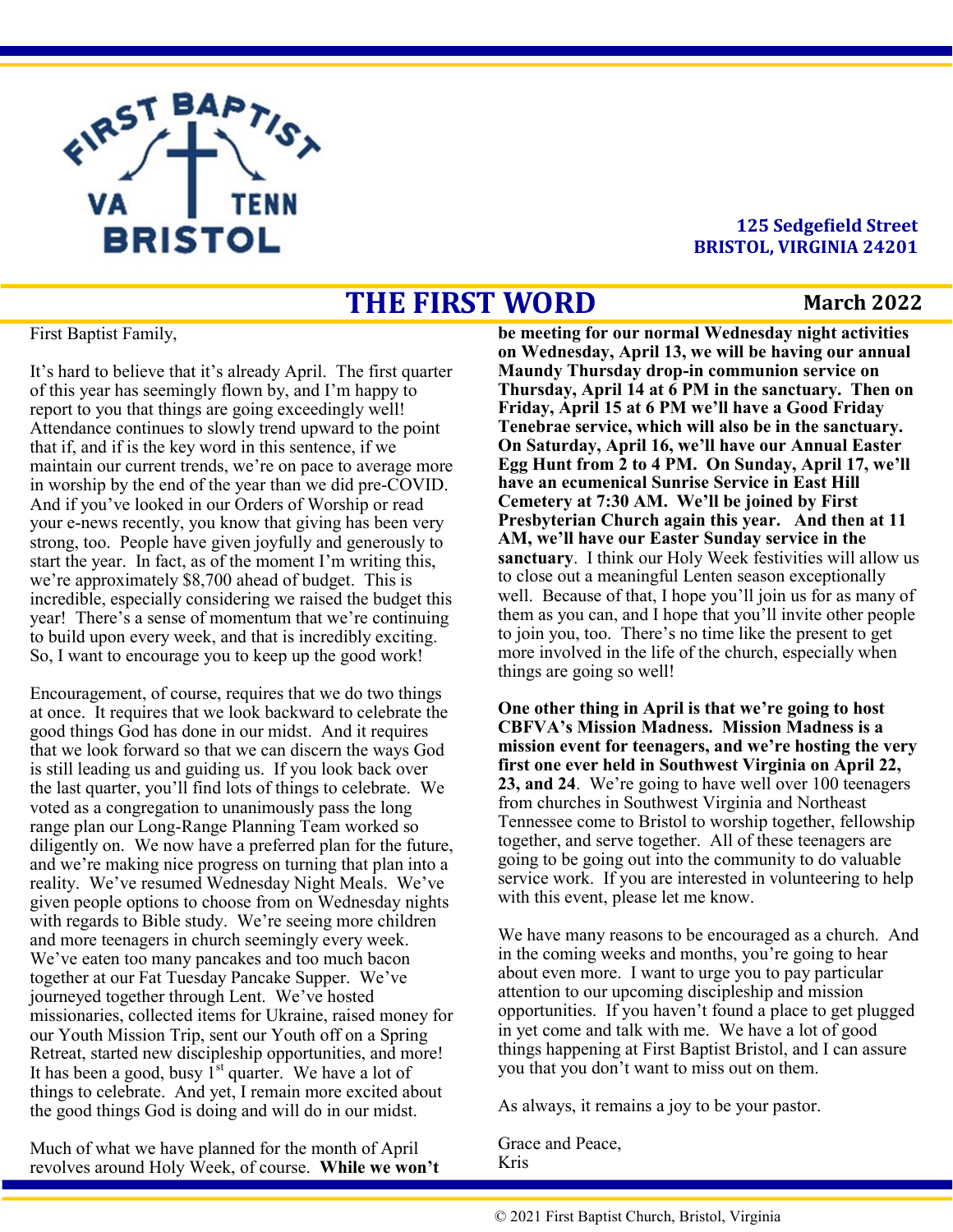## DISCIPLESHIP

#### **BIRTHING A NEW SUNDAY SCHOOL CLASS**

We're excited to welcome a new Sunday School class! It was recently born as the Fellow Travelers class at First Baptist Bristol. The co-facilitators are Scott and Stephanie Boyles, and they invite any adults to join them each Sunday morning at 10 a.m. in Room 112. This class features the application of Bible truths to everyday life. Not only will you be able to grow spiritually, you will meet new friends and enjoy sharing with other "fellow travelers."

#### **SENIOR LUNCH AND "MEET THE AUTHOR"**

The Senior Lunch will return on April 26. At 11 a.m. Carol Ann Boyles-Jernigan will share highlights of her book, *The Safety Deposit Box Shock: Your Secrets Will Find You Out*. That will be followed by lunch prepared by Harry Scanlan. All seniors are invited. The first ten people to register with Niki  $(niki@fbotristol.org)$  will receive a free book following Carol Ann's presentation. The suggested donation for lunch is \$5.

#### **BOOK STUDY**

The ladies' study of Max Lucado's book, *You Were Made For This Moment*, will continue until April 11 in Rosser Hall at 11 a.m. Participants are learning about hope and courage through the story of Esther. Sue Hughes, May Tabor, and Leigh Glei are leading the weekly Monday sessions, and it's not too late to sit in on the discussions on April 4 and April 11.





#### **Flowering of the Cross**

Please join us for our annual Flowering of the Cross on Easter Sunday, April 17. The cross will be located on the front steps of the church. Please bring some of your favorite spring flowers from your garden to decorate the cross which symbolizes Jesus' resurrection.

Pictures will be taken during the Sunday School hour. If you forget your flowers, the church will have some available for your family.



If you would like to place an Easter Lilly in the sanctuary during the Easter season please fill in the information below and return it to the church office. Cost: \$15.00

In memory of:\_\_\_\_\_\_\_\_\_\_\_\_\_\_\_\_\_\_\_\_\_\_\_\_\_\_\_\_\_\_\_\_

By:\_\_\_\_\_\_\_\_\_\_\_\_\_\_\_\_\_\_\_\_\_\_\_\_\_\_\_\_\_\_\_\_\_\_\_\_\_\_\_\_\_

In honor of:\_\_\_\_\_\_\_\_\_\_\_\_\_\_\_\_\_\_\_\_\_\_\_\_\_\_\_\_\_\_\_\_\_\_

By:\_\_\_\_\_\_\_\_\_\_\_\_\_\_\_\_\_\_\_\_\_\_\_\_\_\_\_\_\_\_\_\_\_\_\_\_\_\_\_\_\_

#### **FBC Notice**

#### **Invitation to Bid No. 2022-001**

In accordance with Financial Policies of First Baptist Church, all repairs and improvements of \$2,500 or greater require three competitive bids. Prior to advertising the bid to reputable contractors, notice must be provided to Church members so that they have an opportunity to either personally submit bids, if qualified to complete the project, or contact individuals they may know who may be qualified to complete the project. The church will be accepting bids to add doors to block off the preschool hall (upper and lower level) as a part of the implementation of the Phase 1 of the long-range plan. The details of the requirements are available in the finance office. All sealed bids must be received no later than April 29, 2022, to the church office.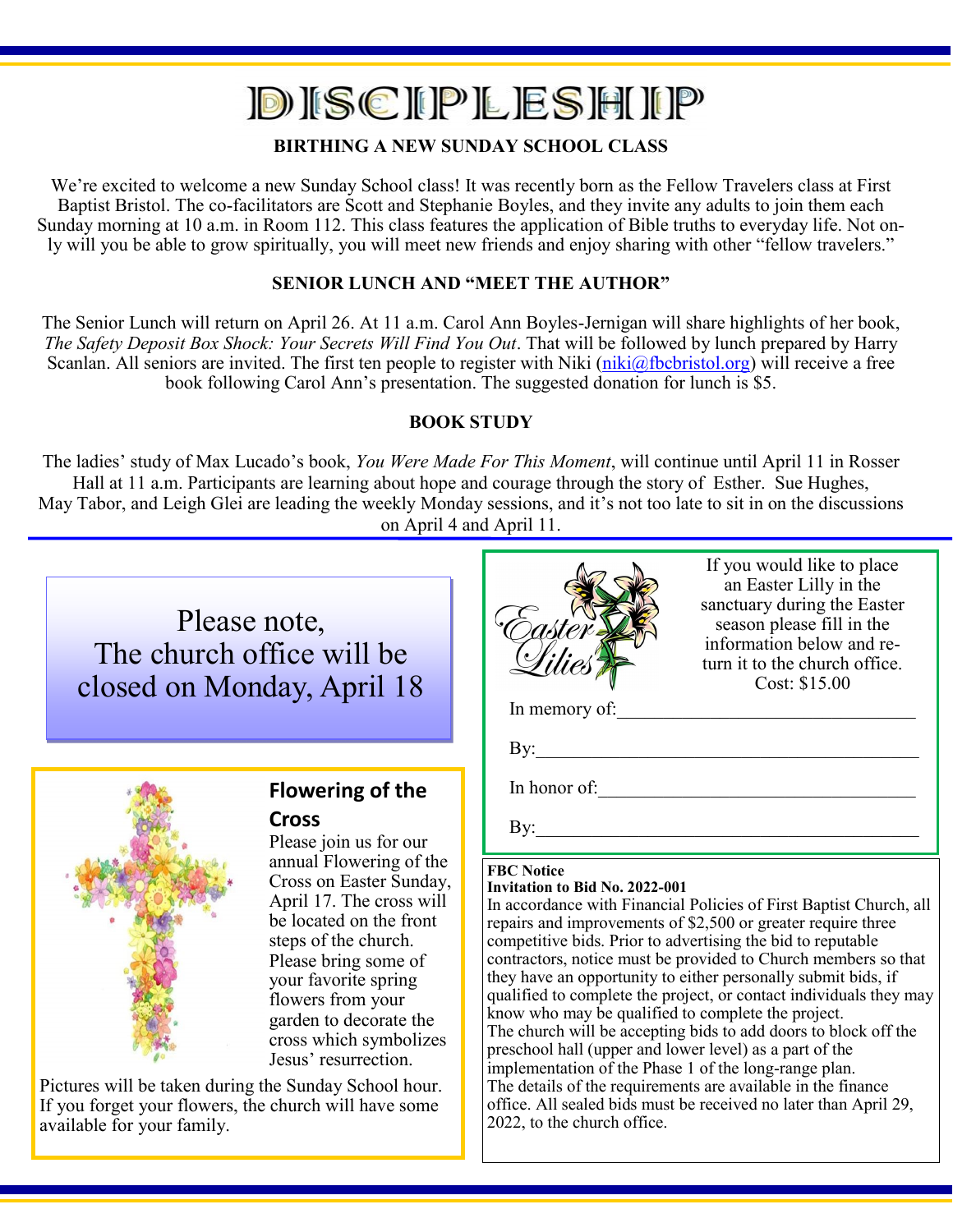### *Notes from Leigh...*

Busy, exciting, encouraging, heartbreaking, new, eye-opening, heart-felt, uplifting, beautiful, sad, reflective, inviting...these are all words that I would use to describe what is happening here at FBC Bristol. These words and more! Over the past month we have experienced some wonderful moments of worship in our Sunday morning services and at our special Ash Wednesday service. Our worship regularly includes our young people sharing their talents and time and that is SO exciting to me!!

We have celebrated women in ministry; we have heard from local and foreign missionaries; we are seeking ways to partner with local organizations to help those in need in our community. We have also experienced loss and heartbreak through the deaths of loved ones in our congregation and community and from the ravages of COVID and of war.

Our attendance is steadily increasing, we have guests in worship almost every week, and our giving is encouraging. The sanctuary choir continues to provide beautiful music for worship AND we have added two new members – Amy and Darin Denton. Amy (Owens) grew up in this church; she and Darin were married here, as well. Jackie and Andrea amaze us with their gifts weekly. Ann and Kevin Townsend share their incredible talents regularly. Our Wednesday night study groups are going well, and we now have a women's group that is meeting regularly for discipleship and fellowship!!

Y'all, I say all of this because it is important to recognize, acknowledge, and celebrate God's goodness to us! We have much to be thankful for AND we still have lots to do – the work for the KINGDOM is never done; we can't and won't grow weary when we depend on HIM. So, let me encourage you to get involved by finding a group (SS or Wed. Night or Ladies group, etc.) and by finding a way to serve (team, greeter, children's volunteer, choir). There is a place for everyone. Invite, better yet, bring someone with you!!

Finally, we have some very important worship services during April that I hope you will mark as a "Do NOT miss" occasion on your calendar. April 10 is Palm Sunday – our children will process with Palms during worship. April 14 is Maundy Thursday – there will be a time of reflection and Holy Communion in the sanctuary. April 15 is Good Friday – we will have a service of drama, music, and reflection on Jesus and the Cross. April 16 is the Easter Egg Hunt. And April 17 is Easter morning! We will once again flower the cross on the steps of the church. Please bring lots of flowers for this beautiful tradition.

I am so excited about the present and the future of our church! And I am blessed to serve as your Minister of Music.



Blessings, Leigh

# Library Lines **April 2022**

*Benjamin's Box* is an Easter story for school-age children by Melody Carlson. Like all boys and girls, Benjamin, who lived in the days of Christ, was curious. When

**be Story of the Resurrection Foot** 

Jesus came to Jerusalem, Benjamin decided to follow him and find out who he really was. Along the way, he collected mementos in a treasure box given to him by his grandfather that was filled with straw from the stable in which a baby, who was proclaimed to be a king, was born. At first, he thought Jesus was a teacher, then a king. At last he learned the good news--news that every child (and grownup) will want to share.



Our **Quarterly Business Meeting**  will be held at 12 p.m. on Sunday, April 24 . According to our church's by-laws, chairs of teams and boards are asked to give a quarterly report of

the group's activities. The report can be either written or oral. If the report is written, please give a copy to the church office so copies can be made for the membership. Please submit the report no later than April 20. The information you share will be helpful in keeping the membership informed of what is happening in our church.

**~May Tabor**